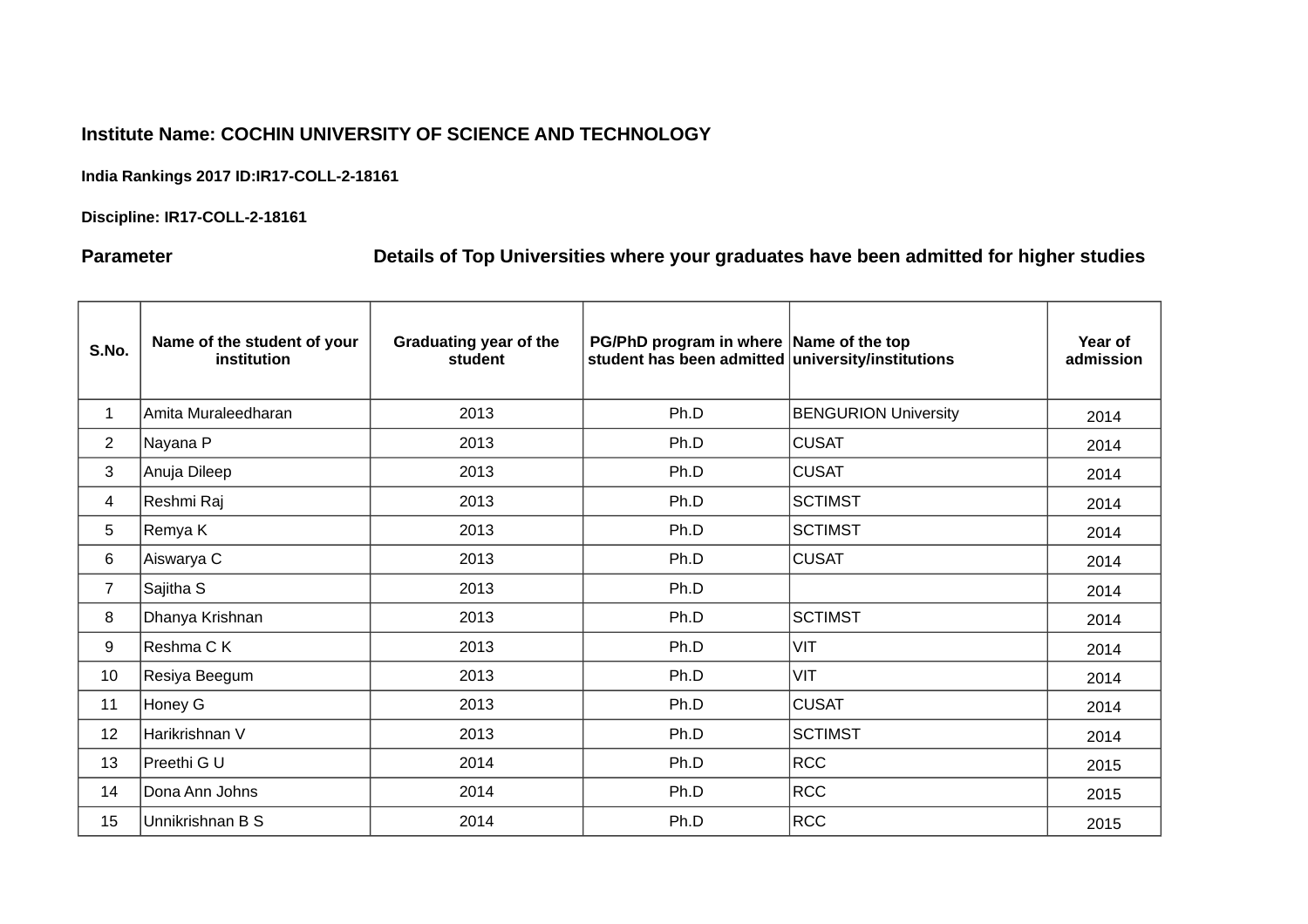| 16 | Safa M N              | 2014 | Ph.D | <b>RCC</b>                                          | 2015 |
|----|-----------------------|------|------|-----------------------------------------------------|------|
| 17 | Ancy Abraham          | 2014 | Ph.D | <b>NCCS</b>                                         | 2015 |
| 18 | Sethulakshmi          | 2014 | Ph.D | <b>RGCB</b>                                         | 2015 |
| 19 | Rinu Madhu Puthussery | 2014 | Ph.D | <b>CUSAT</b>                                        | 2015 |
| 20 | Sikthamol M S         | 2014 | Ph.D | KAU                                                 | 2015 |
| 21 | Vishnupriya P         | 2014 | Ph.D | <b>Bharathiar University</b>                        | 2015 |
| 22 | Arya Sugathan         | 2014 | Ph.D | <b>Bharathiar University</b>                        | 2015 |
| 23 | Shyama Sasikumar      | 2014 | Ph.D | <b>Bharathiar University</b>                        | 2015 |
| 24 | Veena Gopinath        | 2014 | Ph.D | <b>Bharathiar University</b>                        | 2015 |
| 25 | Vigneswara Prabhu     | 2014 | Ph.D | <b>Bharathiar University</b>                        | 2015 |
| 26 | Santhikrishna C Nair  | 2014 | Ph.D | <b>Bharathiar University</b>                        | 2015 |
| 27 | Amritha C K           | 2014 | Ph.D | <b>Bharathiar University</b>                        | 2015 |
| 28 | Manju Thomas          | 2014 | Ph.D | <b>Bharathiar University</b>                        | 2015 |
| 29 | Saranya G             | 2014 | Ph.D | <b>Bharathiar University</b>                        | 2015 |
| 30 | Johnson T B           | 2014 | Ph.D | <b>Bharathiar University</b>                        | 2015 |
| 31 | Rajalakshmi P S       | 2014 | Ph.D | <b>Bharathiar University</b>                        | 2015 |
| 32 | Zaira Ebraham M       | 2014 | Ph.D | <b>Bharathiar University</b>                        | 2015 |
| 33 | Akhil Raj             | 2014 | Ph.D | <b>Bharathiar University</b>                        | 2015 |
| 34 | Anjali K              | 2014 | Ph.D | <b>Bharathiar University</b>                        | 2015 |
| 35 | Akshaya A             | 2016 | PhD  | Kerala University of Fisheries and<br>Ocean Studies | 2016 |
| 36 | Sandhya E S           | 2016 | PhD  | Kerala University of Fisheries and<br>Ocean Studies | 2016 |
| 37 | MEENU MARIAM JOSE     | 2016 | PhD  | U OF VICTORIA, NEWZEALAND                           | 2016 |
| 38 | <b>ARUNKUMAR C S</b>  | 2015 | PhD  | <b>IIT CHENNAI</b>                                  | 2015 |